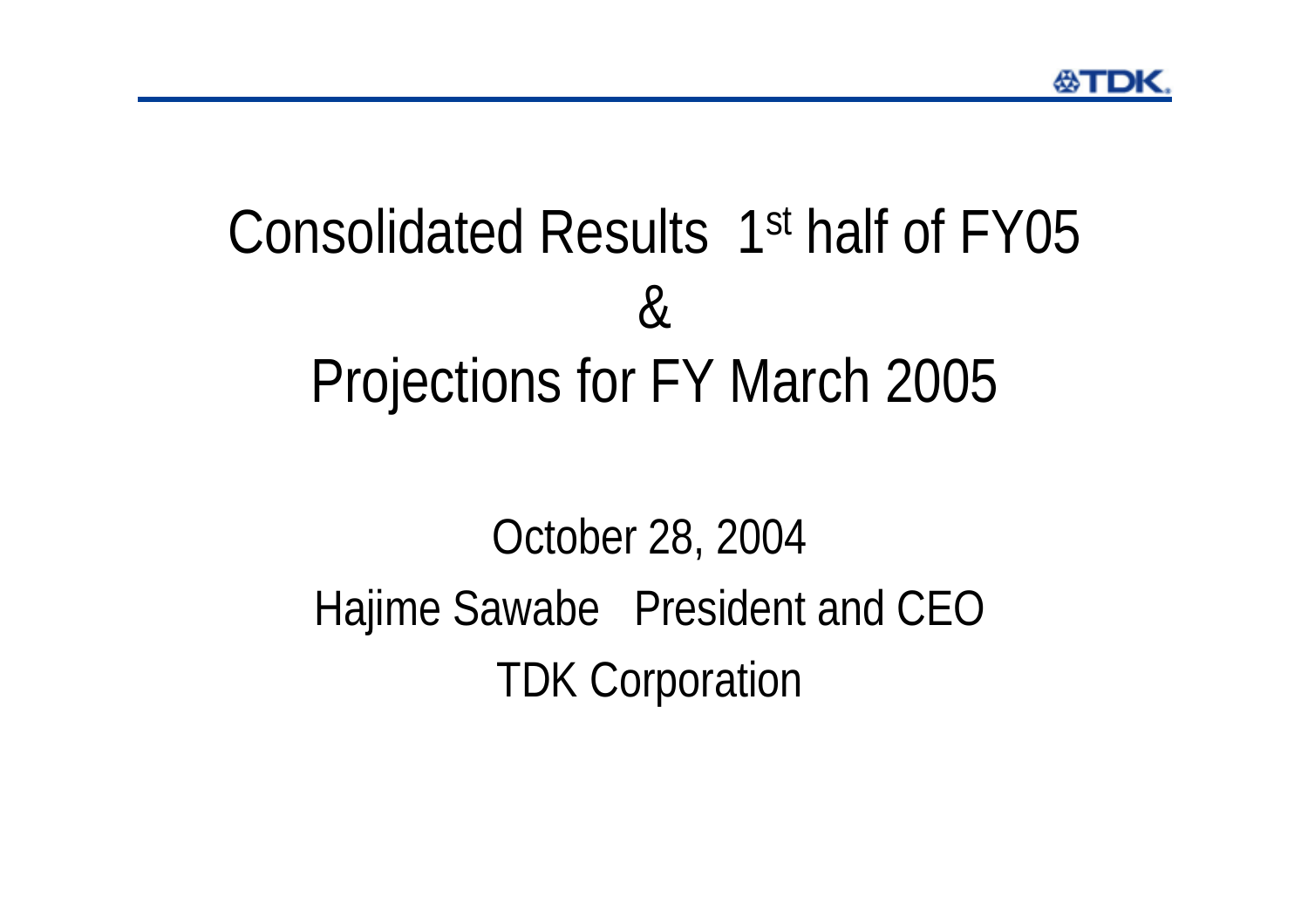#### **Cautionary Statements with Respect of Forward-Looking Statements**

This material contains forward-looking statements, including projections, plans, policies, This material contains forward-looking statements, including projections, plans, policies, management strategies, targets, schedules, understandings and evaluations, about TDK and management strategies, targets, schedules, understandings and evaluations, about TDK and ts group companies that are not historical facts. These forward-looking statements are based on current forecasts, estimates, assumptions, plans, beliefs and evaluations in light of based on current forecasts, estimates, assumptions, plans, beliefs and evaluations in light of information currently available to management. information currently available to management.

In preparing forecasts and estimates, TDK and its group companies have used, as their In preparing forecasts and estimates, TDK and its group companies have used, as their bases, certain assumptions as necessary, in addition to confirmed historical facts. However, bases, certain assumptions as necessary, in addition to confirmed historical facts. However, due to their nature, there is no guarantee that these statements and assumptions will prove due to their nature, there is no guarantee that these statements and assumptions will prove to be accurate in the future . TDK therefore wishes to caution readers that these statements, to be accurate in the future . TDK therefore wishes to caution readers that these statements, facts and certain assumptions are subject to a number of risks and uncertainties and may facts and certain assumptions are subject to a number of risks and uncertainties and may prove to be inaccurate. prove to be inaccurate.

The electronics markets in which TDK and its group companies operate are highly The electronics markets in which TDK and its group companies operate are highly susceptible to rapid changes. Furthermore, TDK and its group companies operate not only in susceptible to rapid changes. Furthermore, TDK and its group companies operate not only in Japan, but in many other countries. As such, factors that can have significant effects on its Japan, but in many other countries. As such, factors that can have significant effects on its results include, but are not limited to, shifts in technology, demand, prices, competition, results include, but are not limited to, shifts in technology, demand, prices, competition, economic environments and foreign exchange rates. economic environments and foreign exchange rates.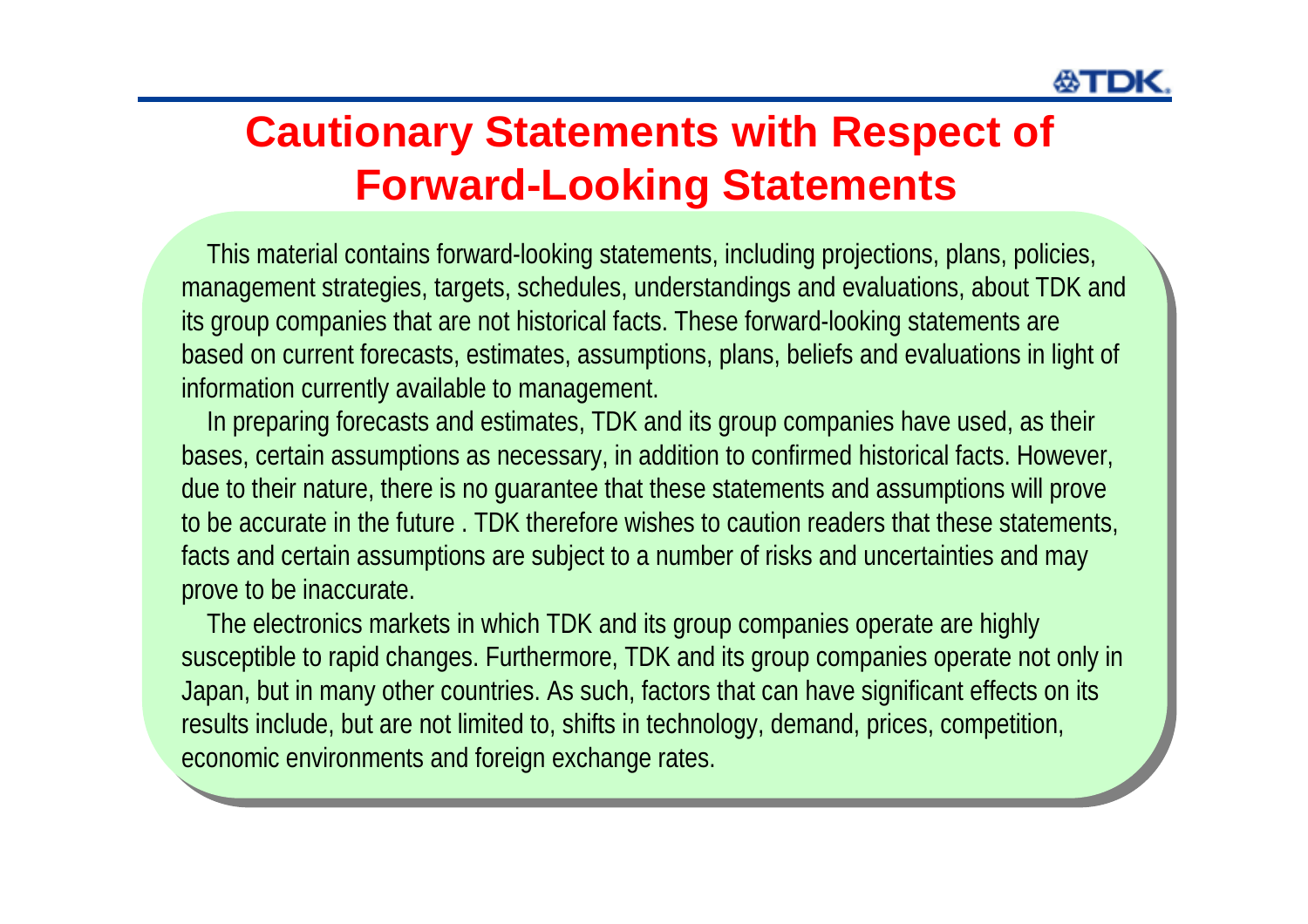## Consolidated Results FY March 2005

| (Yen millions)                | 1stH of FY04 | 1stH of FY05 | Change | Change $(\%)$ |
|-------------------------------|--------------|--------------|--------|---------------|
| <b>Net sales</b>              | 316,279      | 318,770      | 2,491  | 0.8%          |
| Operating income              | 24,020       | 26,889       | 2,869  | 11.9%         |
| Income before<br>income taxes | 25,014       | 28,804       | 3,790  | 15.2%         |
| Net income                    | 19,257       | 19,869       | 612    | 3.2%          |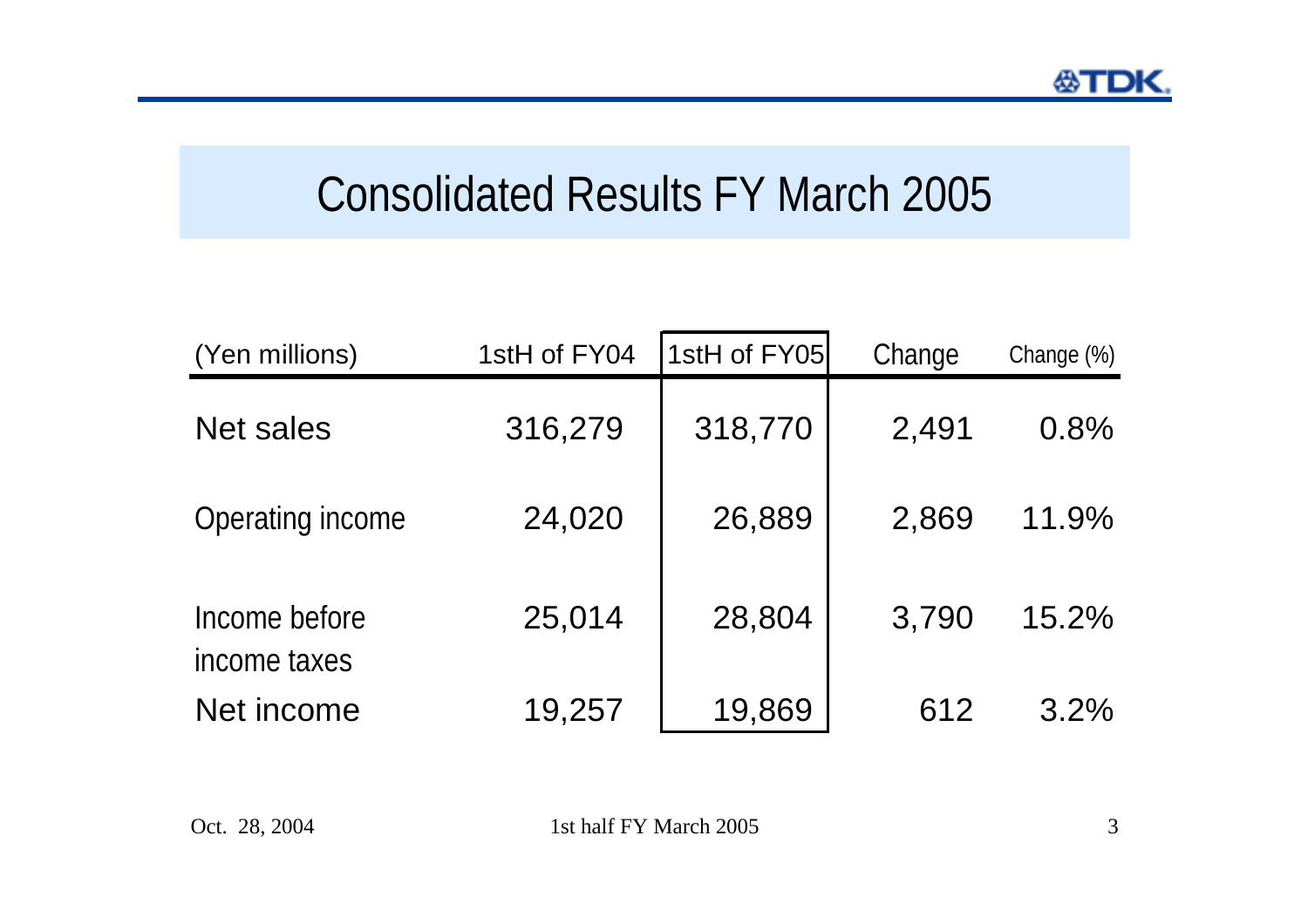## Sales Breakdown

| (Yen millions)                                | 1stH of FY04           | 1stH of FY05 | Change   | Change (%) |   |
|-----------------------------------------------|------------------------|--------------|----------|------------|---|
| <b>Electronic materials</b><br>and components | 254,352                | 262,364      | 8,012    | 3.1%       |   |
| Electronic materials                          | 82,302                 | 91,036       | 8,734    | 10.6%      |   |
| Electronic devices                            | 52,451                 | 57,511       | 5,060    | 9.6%       |   |
| Recording devices                             | 111,423                | 103,333      | $-8,090$ | $-7.3\%$   |   |
| Semiconductors & Others                       | 8,176                  | 10,484       | 2,308    | 28.2%      |   |
| Recording media & systems                     | 61,927                 | 56,406       | $-5,521$ | $-8.9\%$   |   |
| <b>Total sales</b>                            | 316,279                | 318,770      | 2,491    | 0.8%       |   |
| Oct. 28, 2004                                 | 1st half FY March 2005 |              |          |            | 4 |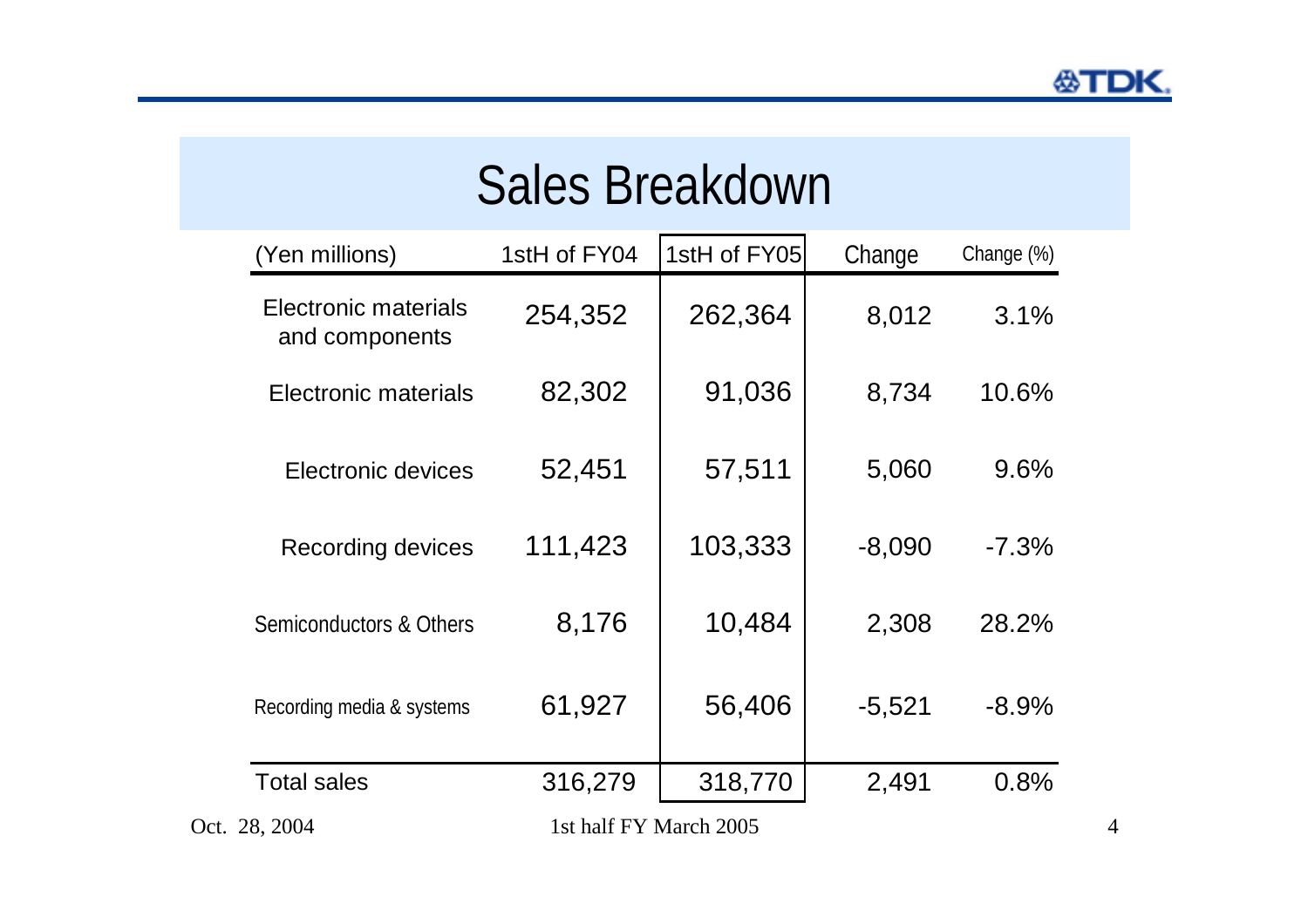## Sales by major customer industry (Electronic materials and components)

|                                                                                          |                                                                                                                                                                             | 1st half FY March 2005<br>Sales Weight (%) |              | Sales Change (%)<br>vs. Mar 2004 |  |
|------------------------------------------------------------------------------------------|-----------------------------------------------------------------------------------------------------------------------------------------------------------------------------|--------------------------------------------|--------------|----------------------------------|--|
| <b>IT Home Electronics</b>                                                               |                                                                                                                                                                             | 63%                                        | <b>Minus</b> | 2%                               |  |
| <b>High-Speed, Large Capacity Networks</b>                                               |                                                                                                                                                                             | 10%                                        | <b>Plus</b>  | 16%                              |  |
| <b>Car Electronics</b>                                                                   |                                                                                                                                                                             | 9%                                         | <b>Plus</b>  | 5%                               |  |
| <b>Others</b>                                                                            |                                                                                                                                                                             | 18%                                        | <b>Plus</b>  | 16%                              |  |
|                                                                                          | Note: Sales of Electronics materials and components = 100%                                                                                                                  |                                            |              |                                  |  |
| 1. IT Home Electronics<br>2. High-Speed, L-C Networks<br>3. Car Electronics<br>4. Others | Decline of HDD heads business<br>Growth of components for Cellular Phones<br>Growth of electric components for automobiles<br>Growth of components for industrial machinery |                                            |              |                                  |  |

Oct. 28, 2004 1st half FY March 2005 5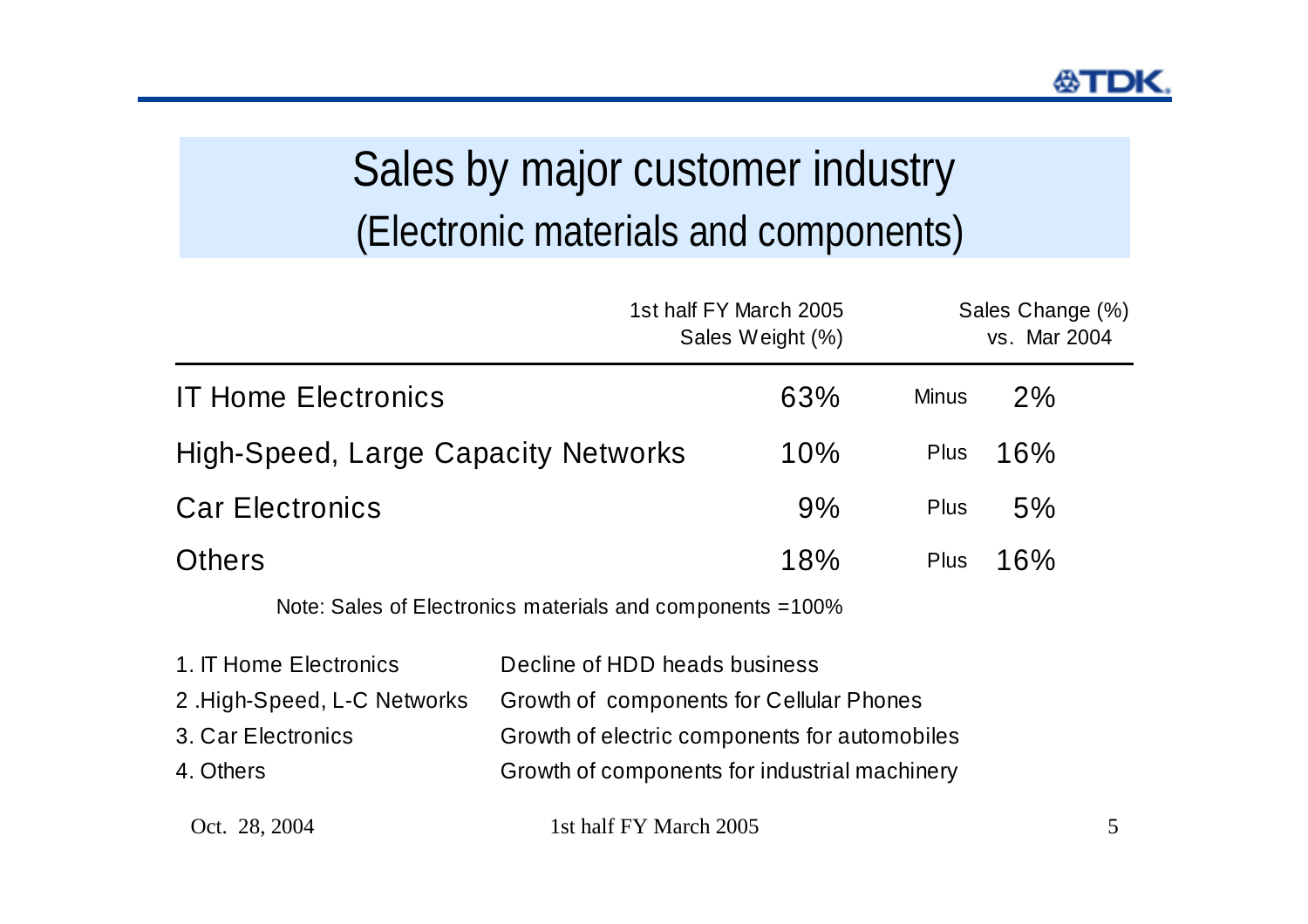## Sales Breakdown

| (Yen millions)                         | 1stH of FY04           | 1stH of FY05 | Change   | Change (%) |
|----------------------------------------|------------------------|--------------|----------|------------|
| Electronic materials<br>and components | 254,352                | 262,364      | 8,012    | 3.1%       |
| Electronic materials                   | 82,302                 | 91,036       | 8,734    | 10.6%      |
| Electronic devices                     | 52,451                 | 57,511       | 5,060    | 9.6%       |
| Recording devices                      | 111,423                | 103,333      | $-8,090$ | $-7.3%$    |
| Semiconductors & Others                | 8,176                  | 10,484       | 2,308    | 28.2%      |
| Recording media & systems              | 61,927                 | 56,406       | $-5,521$ | $-8.9%$    |
| <b>Total sales</b>                     | 316,279                | 318,770      | 2,491    | 0.8%       |
| Oct. 28, 2004                          | 1st half FY March 2005 |              |          |            |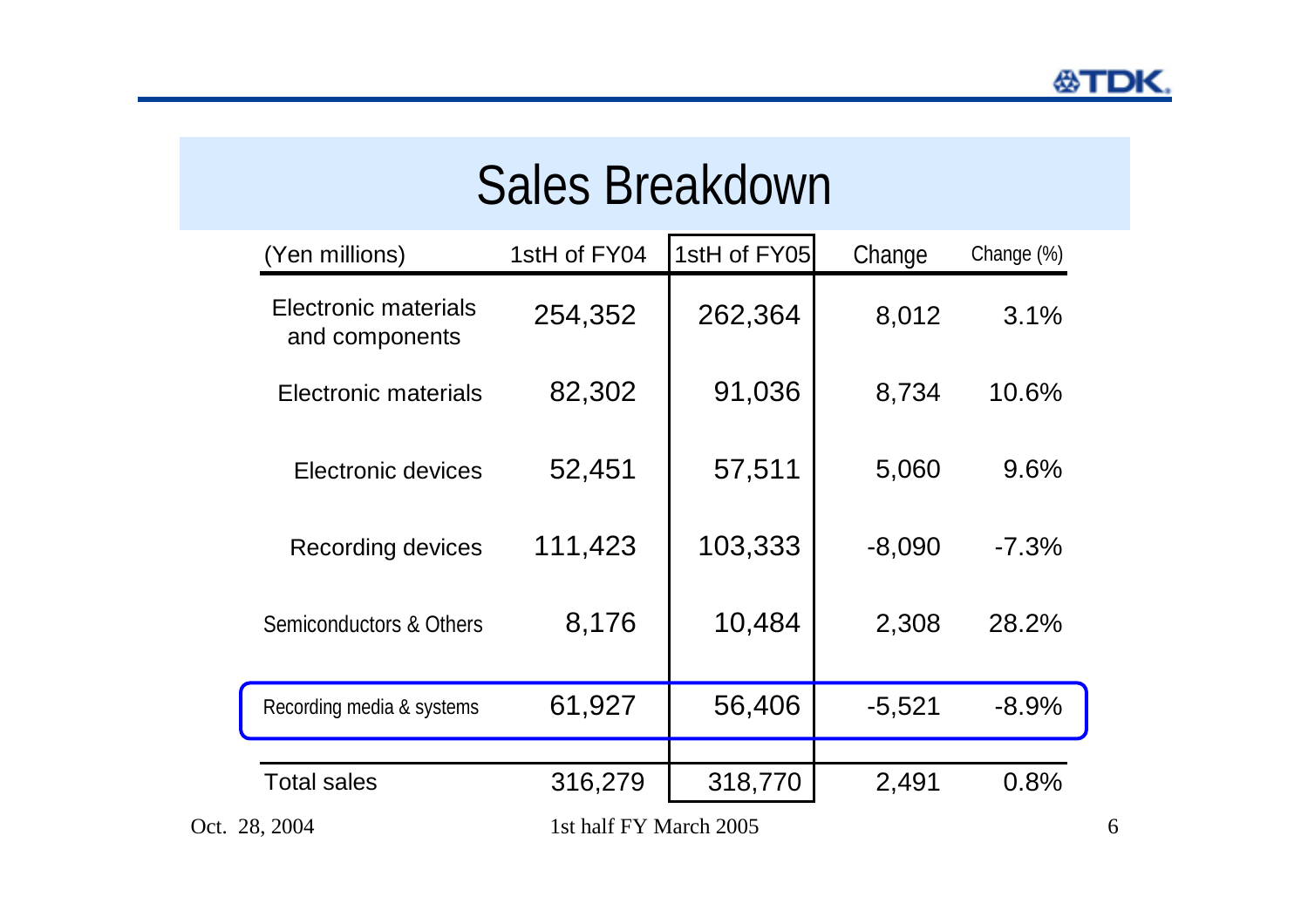## Sales by Region

| (Yen millions)         | 1stH of FY04 | 1stH of FY05 | Change   | Change (%) |
|------------------------|--------------|--------------|----------|------------|
|                        |              |              |          |            |
| Japan                  | 81,536       | 87,632       | 6,096    | 7.5%       |
| Americas               | 43,328       | 40,288       | $-3,040$ | $-7.0\%$   |
| Europe                 | 36,987       | 36,204       | $-783$   | $-2.1\%$   |
| Asia and others        | 154,428      | 154,646      | 218      | 0.1%       |
| <b>Total sales</b>     | 316,279      | 318,770      | 2,491    | 0.8%       |
| Share of overseas sale | 74.2%        | 72.5%        |          |            |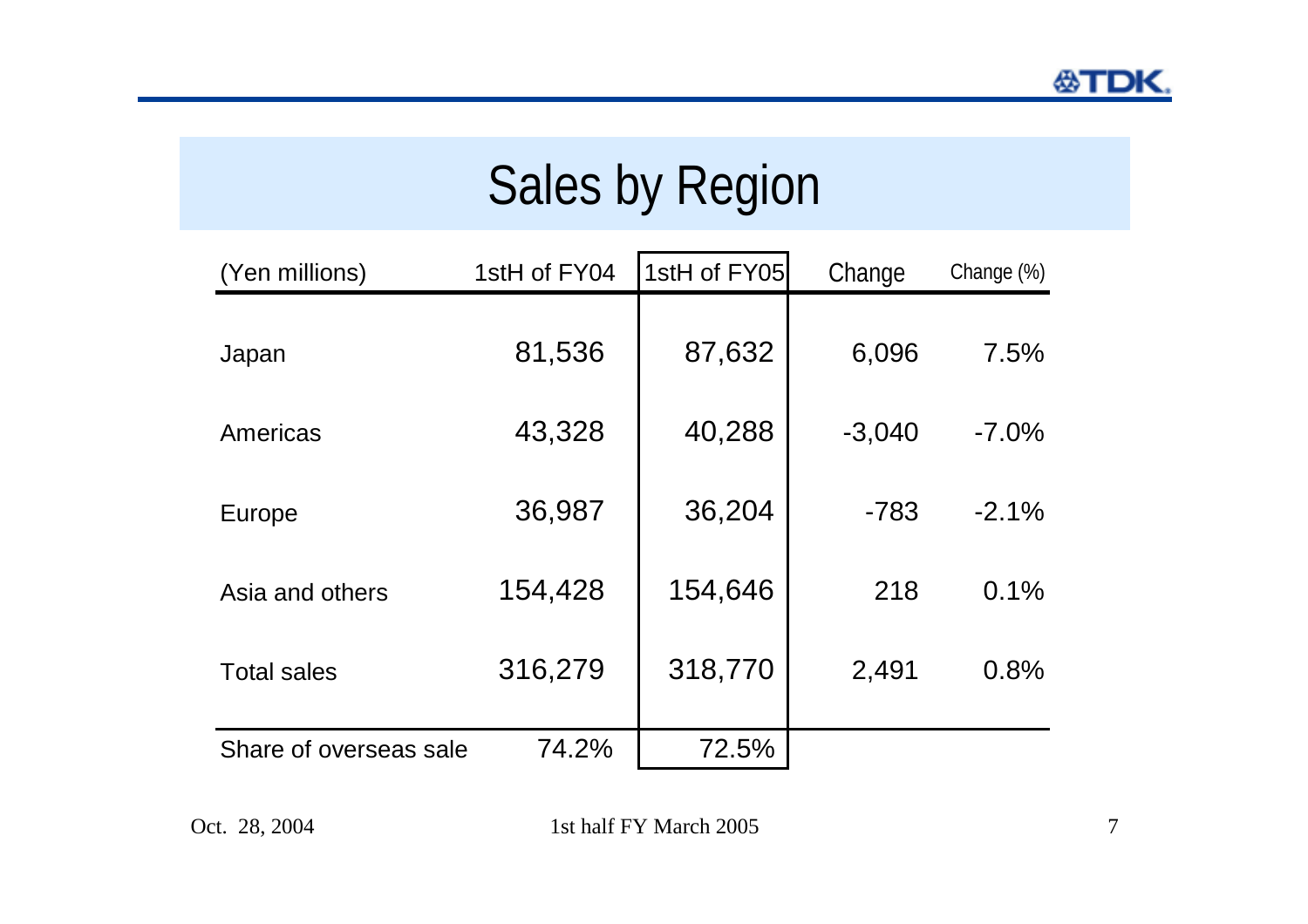#### Breakdown of Operating Income Changes FY March 2005

| 2,900     |
|-----------|
|           |
| 25,000    |
| 16,600    |
| $-34,200$ |
| $-5,900$  |
| 1,400     |
|           |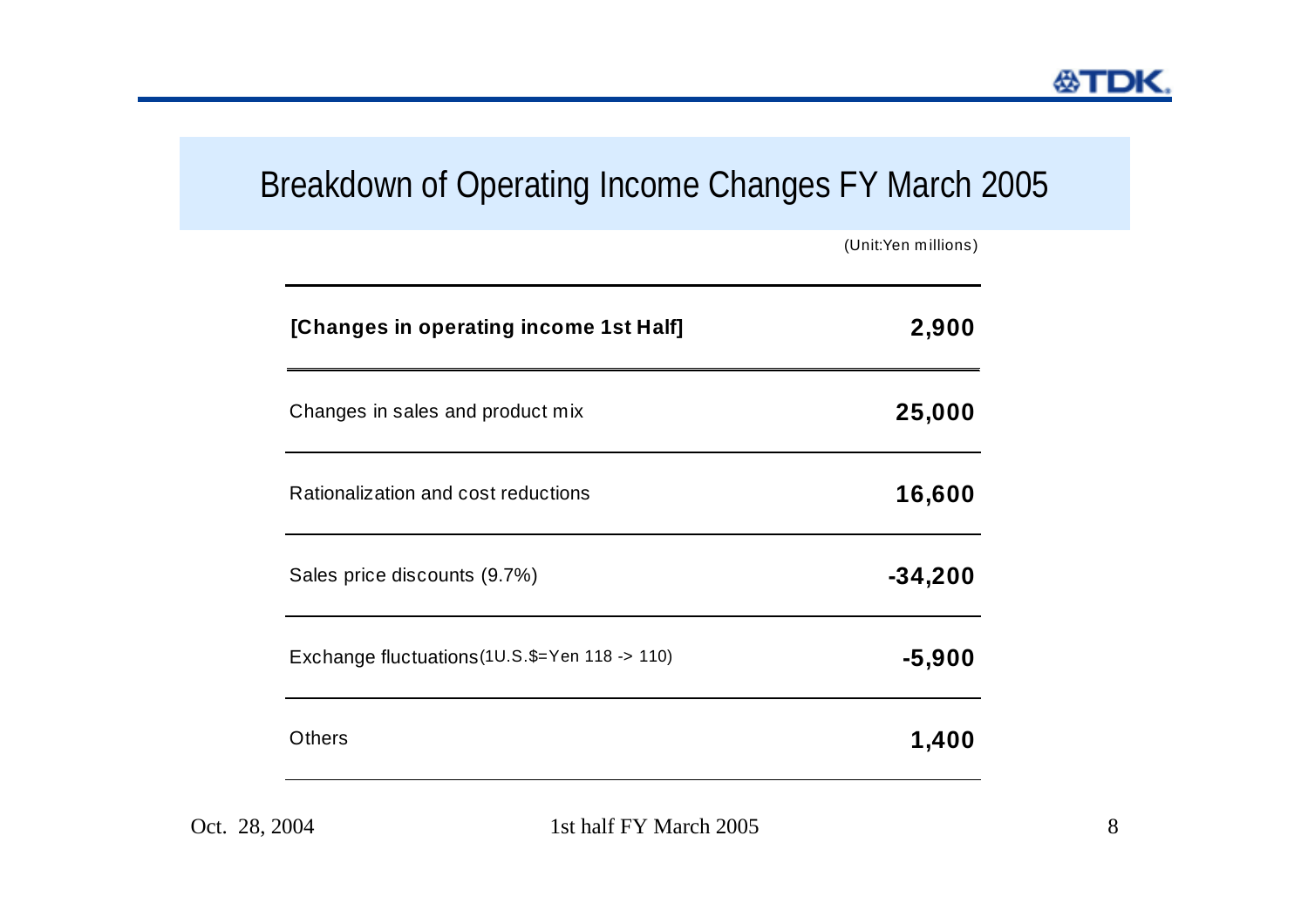|                                            | Operating income by Division |                    |          |            |
|--------------------------------------------|------------------------------|--------------------|----------|------------|
| (Yen millions)                             | <b>FY Mar 2004</b>           | <b>FY Mar 2005</b> | Change   | Change (%) |
|                                            |                              |                    |          |            |
| <b>Electronic materials and components</b> |                              |                    |          |            |
| <b>Net sales</b>                           | 254,352                      | 262,364            | 8,012    | 3.1%       |
| Operating income                           | 25,832                       | 29,908             | 4,076    | 15.8%      |
| Ratio (%)                                  | 10.2%                        | 11.4%              |          |            |
|                                            |                              |                    |          |            |
| Recording media & systems                  |                              |                    |          |            |
| <b>Net sales</b>                           | 61,927                       | 56,406             | $-5,521$ | $-8.9%$    |
| Operating income                           | $-1,812$                     | $-3,019$           | $-1,207$ |            |
| Ratio (%)                                  | $-2.9%$                      | $-5.4%$            |          |            |
|                                            |                              |                    |          |            |
| <b>Total</b>                               |                              |                    |          |            |
| <b>Net sales</b>                           | 316,279                      | 318,770            | 2,491    | 0.8%       |
| Operating income                           | 24,020                       | 26,889             | 2,869    | 11.9%      |
| Ratio (%)                                  | 7.6%                         | 8.4%               |          |            |

Operating Income by Division

Oct. 28, 2004 1st half FY March 2005 9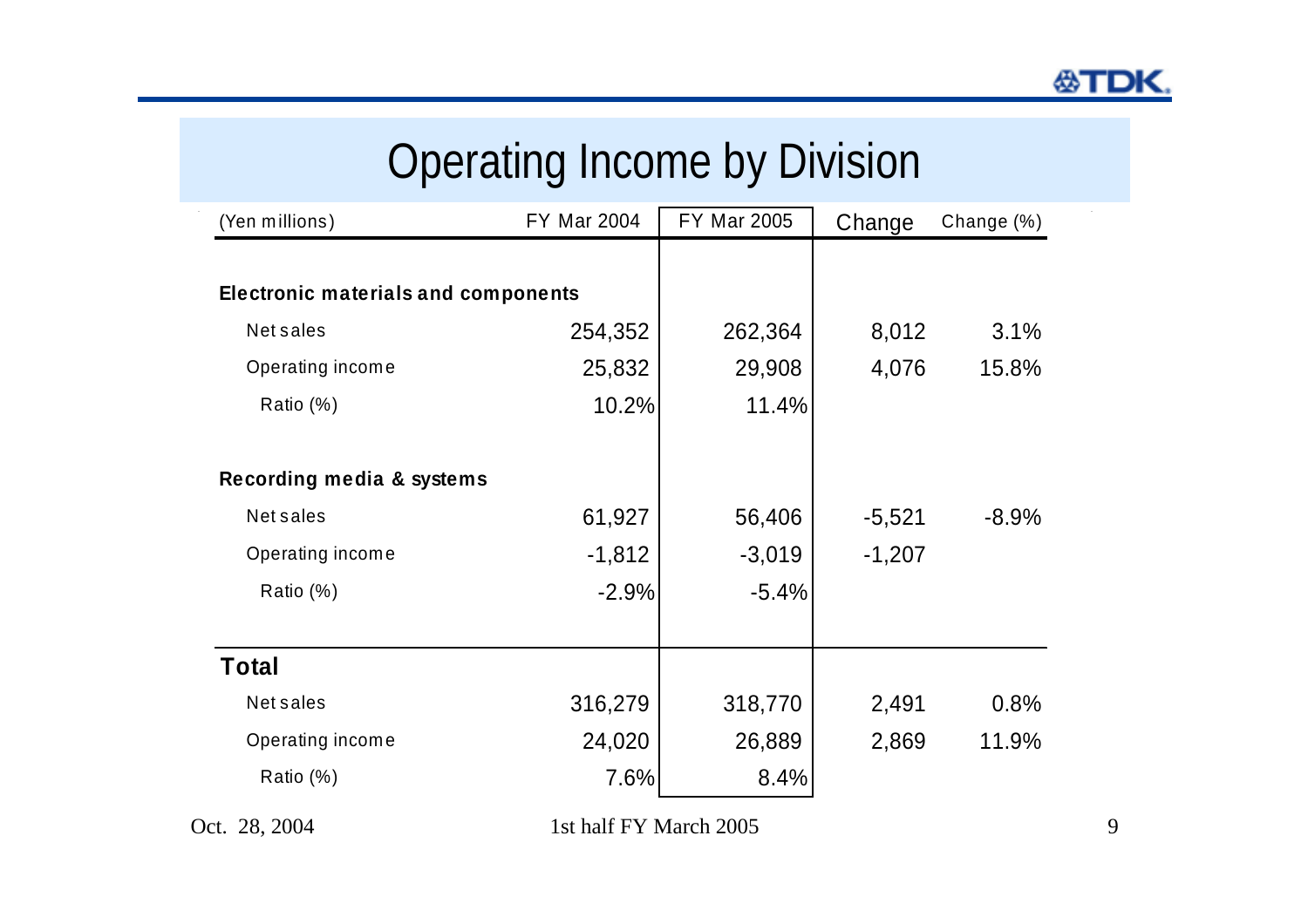## Cash Flows

|                                                                 | 1st Half of FY 04 | 1st half of FY 05 |
|-----------------------------------------------------------------|-------------------|-------------------|
| <b>Item</b>                                                     | JPY million       | JPY million       |
| <b>Cash flows from operating activities:</b>                    | 52,031            | 38,415            |
| <b>Cash flows from investing activities:</b>                    | $-18,535$         | $-29,107$         |
| <b>Cash flows from financing activities:</b>                    | $-5,292$          | $-5,701$          |
| Effect of exchange rate changes<br>on cash and cash equivalents | $-5,349$          | 5,207             |
| Net increase in cash and cash equivalents                       | 22,855            | 8,814             |
| Cash and cash equivalents at beginning of period                | 170,551           | 227,155           |
| Cash and cash equivalents at end of period                      | 193,406           | 235,969           |
| <b>Free Cash Flow</b>                                           | 33,496            | 9,308             |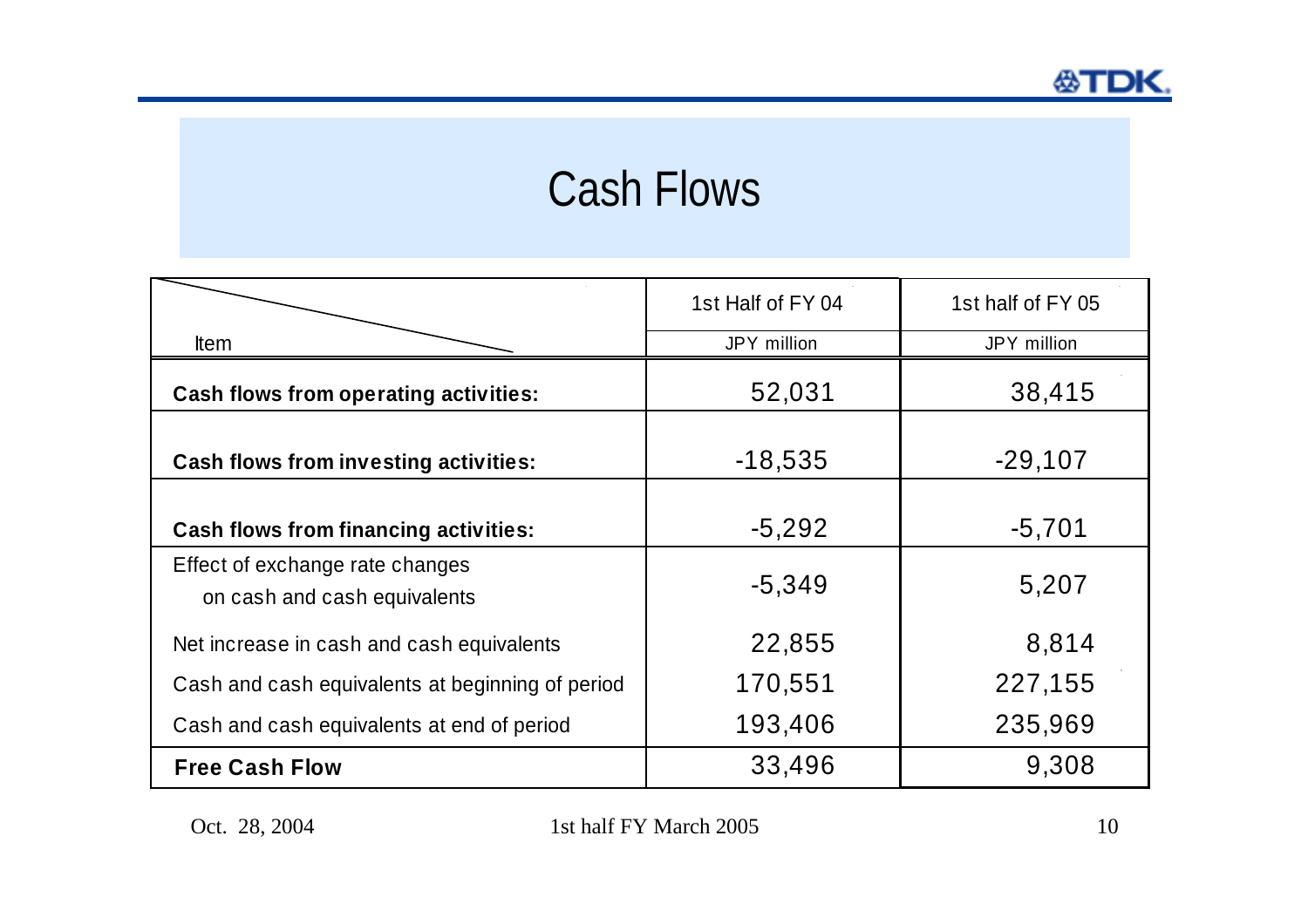## Non-Consolidated Results FY March 2005

| (Yen millions)        | 1stH of FY04 | 1stH of FY05 | Change | Change (%) |
|-----------------------|--------------|--------------|--------|------------|
| <b>Net sales</b>      | 152,474      | 167,709      | 15,235 | 10.0%      |
| Operating income      | 1,062        | 5,696        | 4,634  | 436.3%     |
| <b>Current Income</b> | 4,819        | 22,169       | 17,350 | 360.0%     |
| Net income            | 1,127        | 15,883       | 14,756 | 1309.3%    |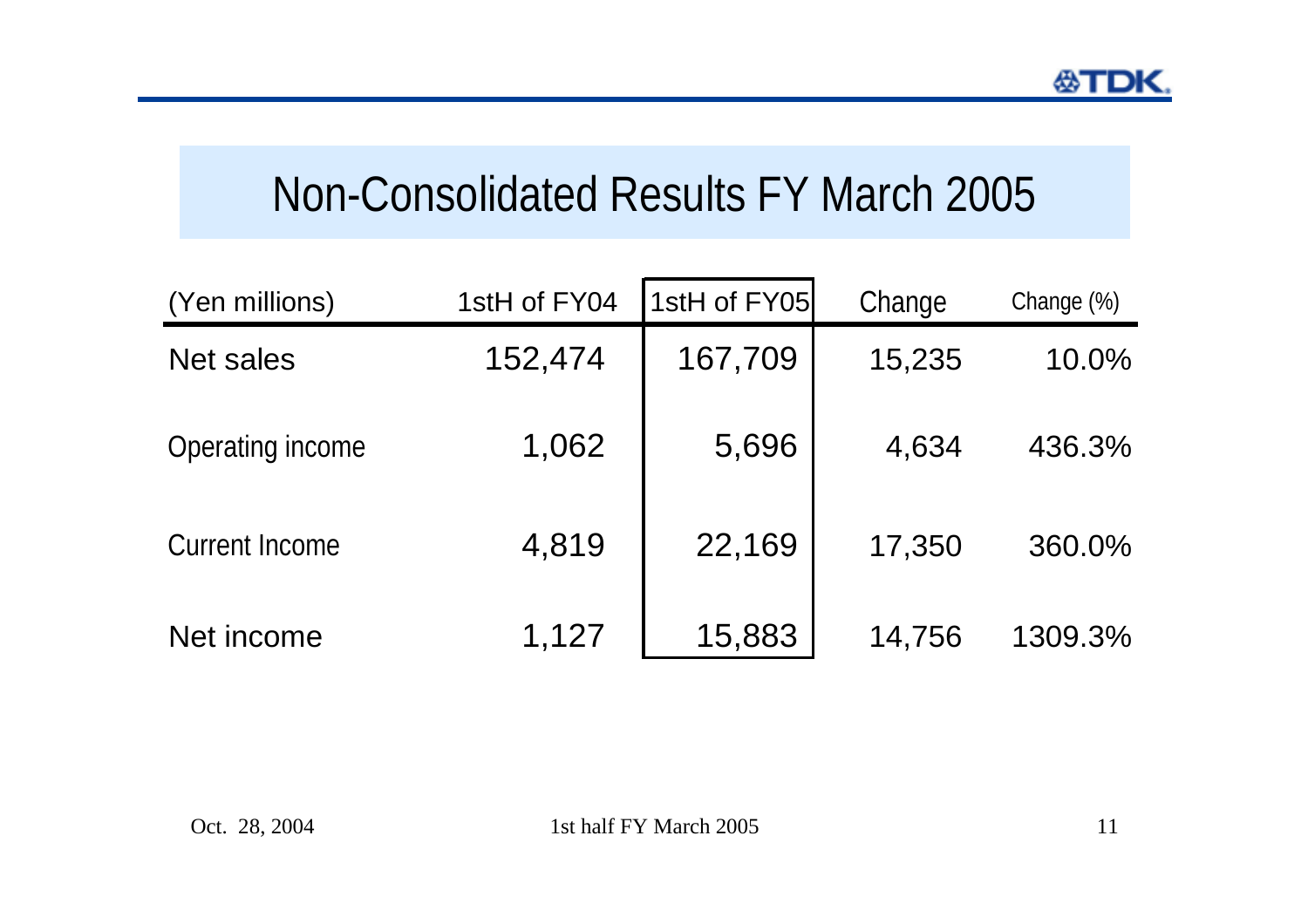## Projections for FY March 2005 Consolidated

|                               | Oct. 28, 2004          |                    |        |            |  |
|-------------------------------|------------------------|--------------------|--------|------------|--|
|                               | <b>FY Mar 2004</b>     | <b>FY Mar 2005</b> |        |            |  |
| (Yen millions)                | <b>Results</b>         | Projections        | Change | Change (%) |  |
| <b>Net Sales</b>              | 658,862                | 680,000            | 21,138 | 3.2%       |  |
| Operating income              | 54,322                 | 60,000             | 5,678  | 10.5%      |  |
| Income before<br>income taxes | 55,603                 | 62,000             | 6,397  | 11.5%      |  |
| Net income                    | 42,101                 | 46,500             | 4,399  | 10.4%      |  |
| Exchange rate (U.S.\$=Yen)    | 113                    | 105                |        |            |  |
| Oct. 28, 2004                 | 1st half FY March 2005 | * For the 2nd half |        | 12         |  |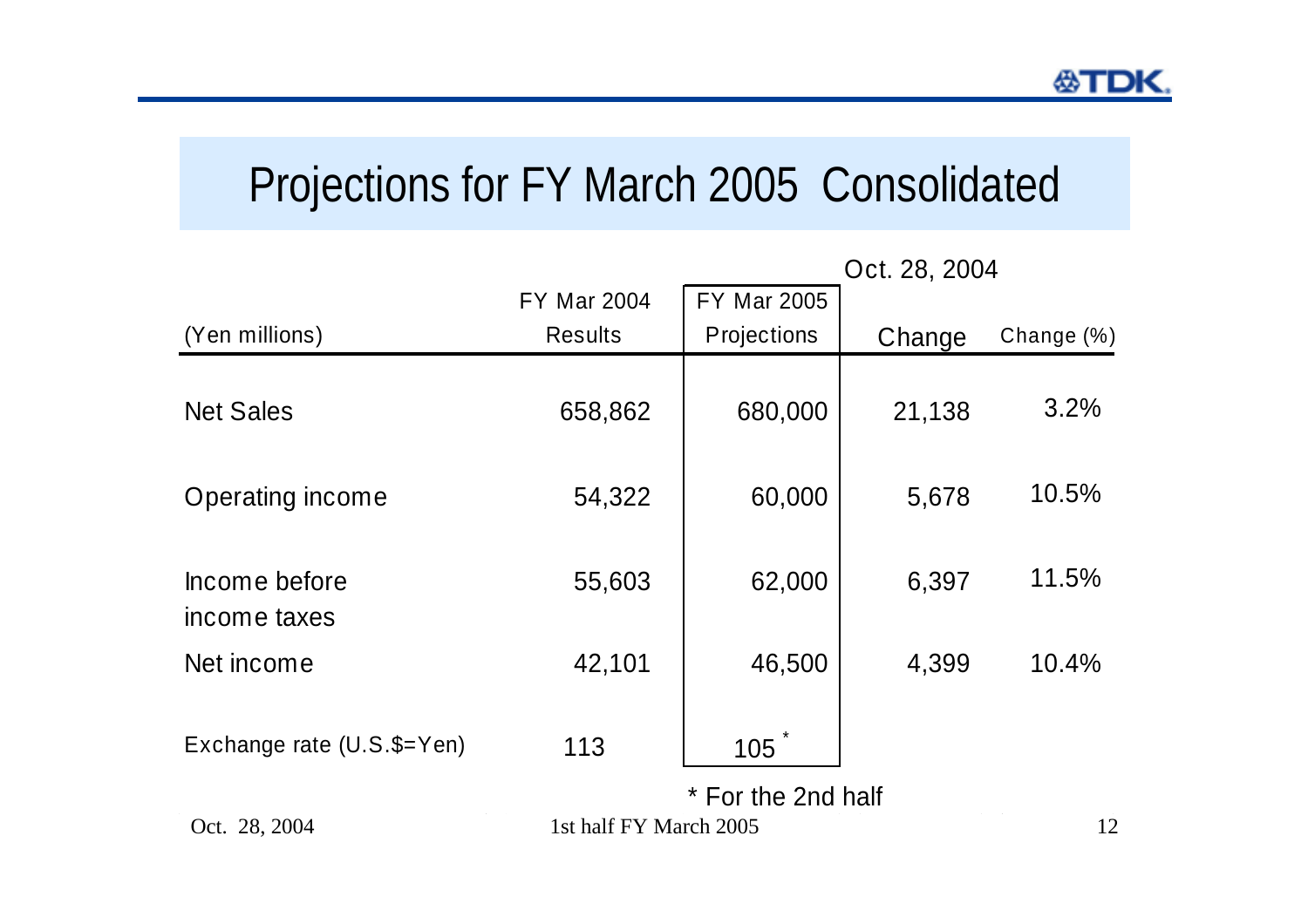## Summary of the 1st half FY March 2005

- Growth of Passive components set off the decline of Recording devices.
- ■Electronic materials & components sector grew YoY.
	- $\triangleright$  Increase of Operating Income by 16%
	- $\geq$  O-P ratio reached 11.4% from 10.2%
- Declines in sales and Operating income of Recording Media and Systems sector
	- $\triangleright$  Reforms of earnings structure